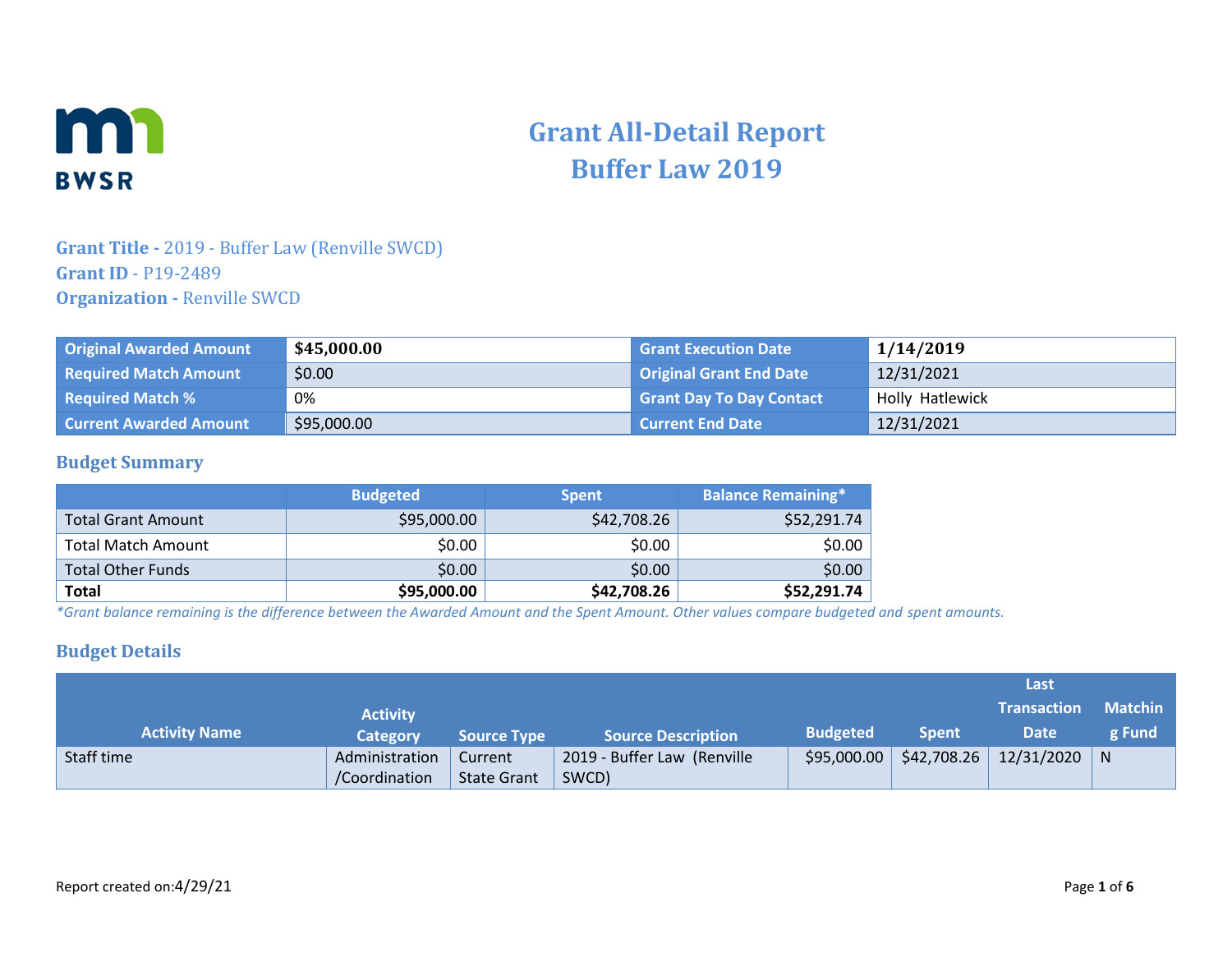# **Activity Details Summary**

| <b>Activity Details</b>             | <b>Total Action Count</b> | <b>Total Activity Mapped</b> | <b>Proposed Size / Unit</b>                 | <b>Actual Size / Unit</b> |
|-------------------------------------|---------------------------|------------------------------|---------------------------------------------|---------------------------|
|                                     |                           |                              |                                             |                           |
| <b>Proposed Activity Indicators</b> |                           |                              |                                             |                           |
| <b>Activity Name</b>                | Indicator Name            | <b>Value &amp; Units</b>     | <b>Calculation Tool</b><br><b>Waterbody</b> | <b>Comments</b>           |
| <b>Final Indicators Summary</b>     |                           |                              |                                             |                           |

| <b>Indicator Name</b> | <b>Total Value</b> | <b>Unit</b> |
|-----------------------|--------------------|-------------|
|                       |                    |             |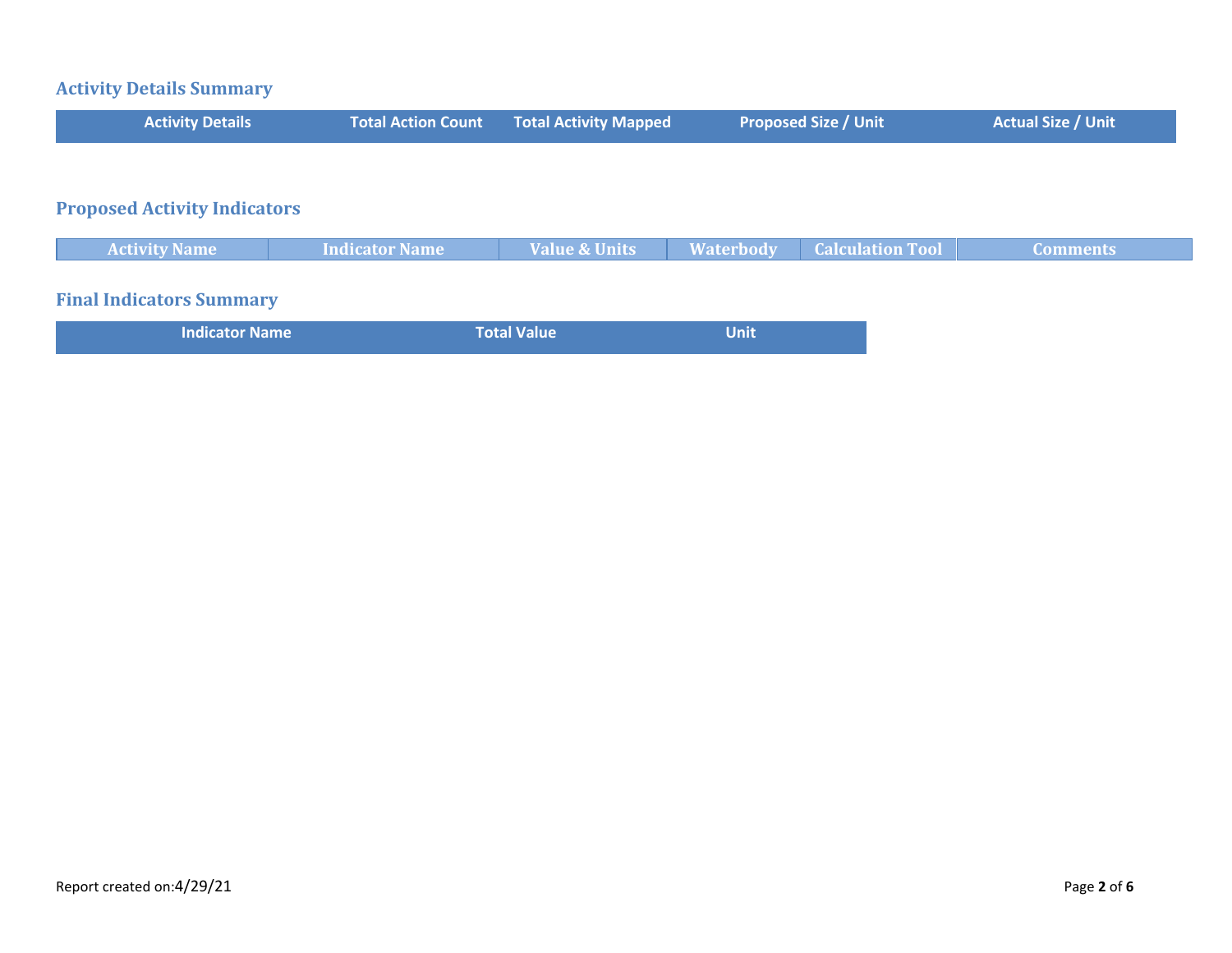**Grant Activity**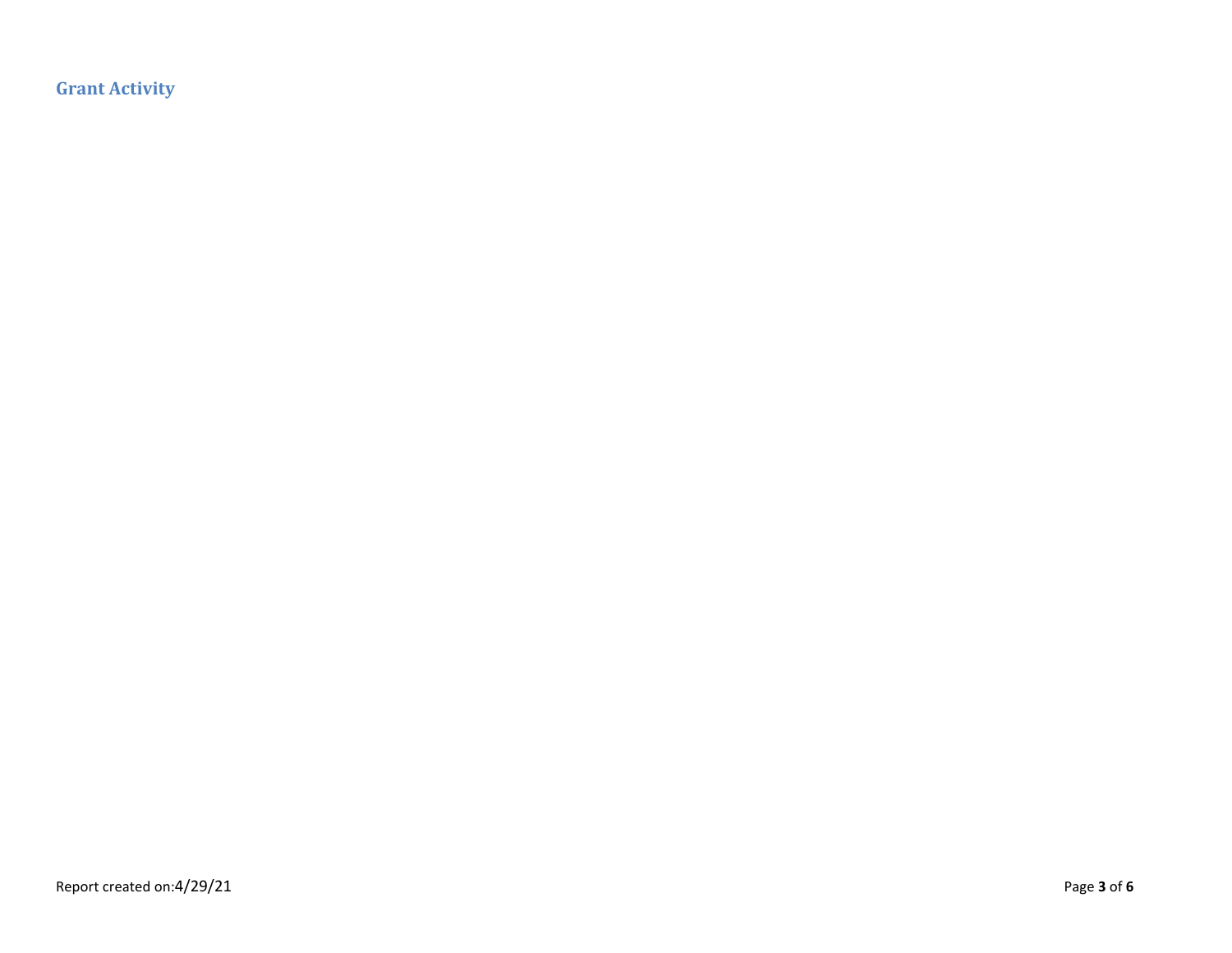| <b>Grant Activity - Staff time</b> |                                                                                                                          |
|------------------------------------|--------------------------------------------------------------------------------------------------------------------------|
| <b>Description</b>                 | District staff will over see and administer Buffer Law implementation at a billable rate of \$44.02 for technical staff, |
|                                    | Conservation Assistant \$34.29 and \$61.43 for District Administrator oversight                                          |
| <b>Category</b>                    | ADMINISTRATION/COORDINATION                                                                                              |
| Start Date                         | <b>End Date</b>                                                                                                          |
| <b>Has Rates and Hours?</b>        | Yes                                                                                                                      |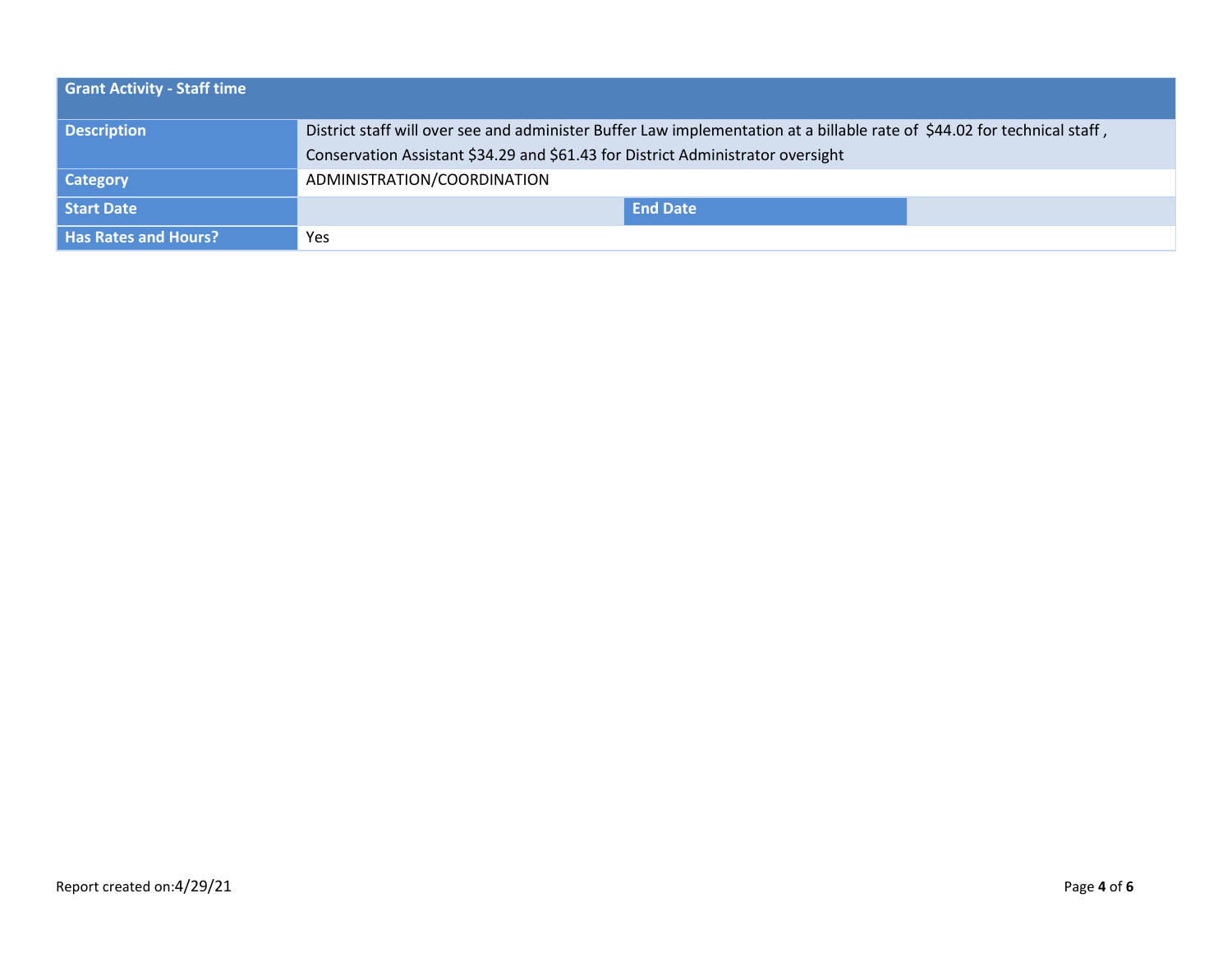| <b>Actual Results</b>     | 2019                                                                                                                                                       |
|---------------------------|------------------------------------------------------------------------------------------------------------------------------------------------------------|
|                           | District Administrator spent 50.5 hours at a billable rate of \$61.43 totaling \$3,102.22 administering the buffer law.                                    |
|                           | District Technician spent 82 hours at a billable rate of \$44.02 totaling \$3,609.64 administering the buffer law.                                         |
|                           | 2019 Expenses<br>\$785.73 Radio ad giving CS deadlines, Chromebook for buffer inspections, Onstar internet for buffer inspections.<br><b>END 2019</b>      |
|                           | 2020<br>January 1 through June 30<br>District Administrator spent 19 hours at a billable rate of \$61.10 totaling \$1,160.90 administering the buffer law. |
|                           | District Technician spent 46 hours at a billable rate of \$45.56 totaling \$2,095.76 administering the buffer law.                                         |
|                           | District Technician spent 25.75 hours at a billable rate of \$38.98 totaling \$1,003.74 administering the buffer law.                                      |
|                           | District Conservation Assistant spent 2 hours at a billable rate of \$45.94 totaling \$91.88 administering the buffer law.                                 |
|                           | 2020 cont.<br>July 1 through December 31                                                                                                                   |
|                           | Outreach Technician spent 136.46 hours at a billable rate of \$38.38, totaling \$5,319.21 administering buffer law.                                        |
|                           | Outreach Technician spent 187.72 hours at a billable rate of \$38.62, totaling \$7,249.75 administering buffer law.                                        |
|                           | Conservation Assistant spent 205.27 hours at a billable rate of \$45.45, totaling \$9,329.52 administering buffer law.                                     |
|                           | Conservation Assistant spent 172.32 hours at a billable rate of \$45.08, totaling \$7,768.19 administering buffer law.                                     |
|                           | District Administrator spent 13.08 hours at a billable rate of \$60.61, totaling \$792.78 administering buffer law.                                        |
|                           | Water Resource Technician spent 10.33 hours at a billable rate of \$38.62, totaling \$398.94 administering buffer law.                                     |
| Report created on:4/29/21 | Page 5 of 6                                                                                                                                                |